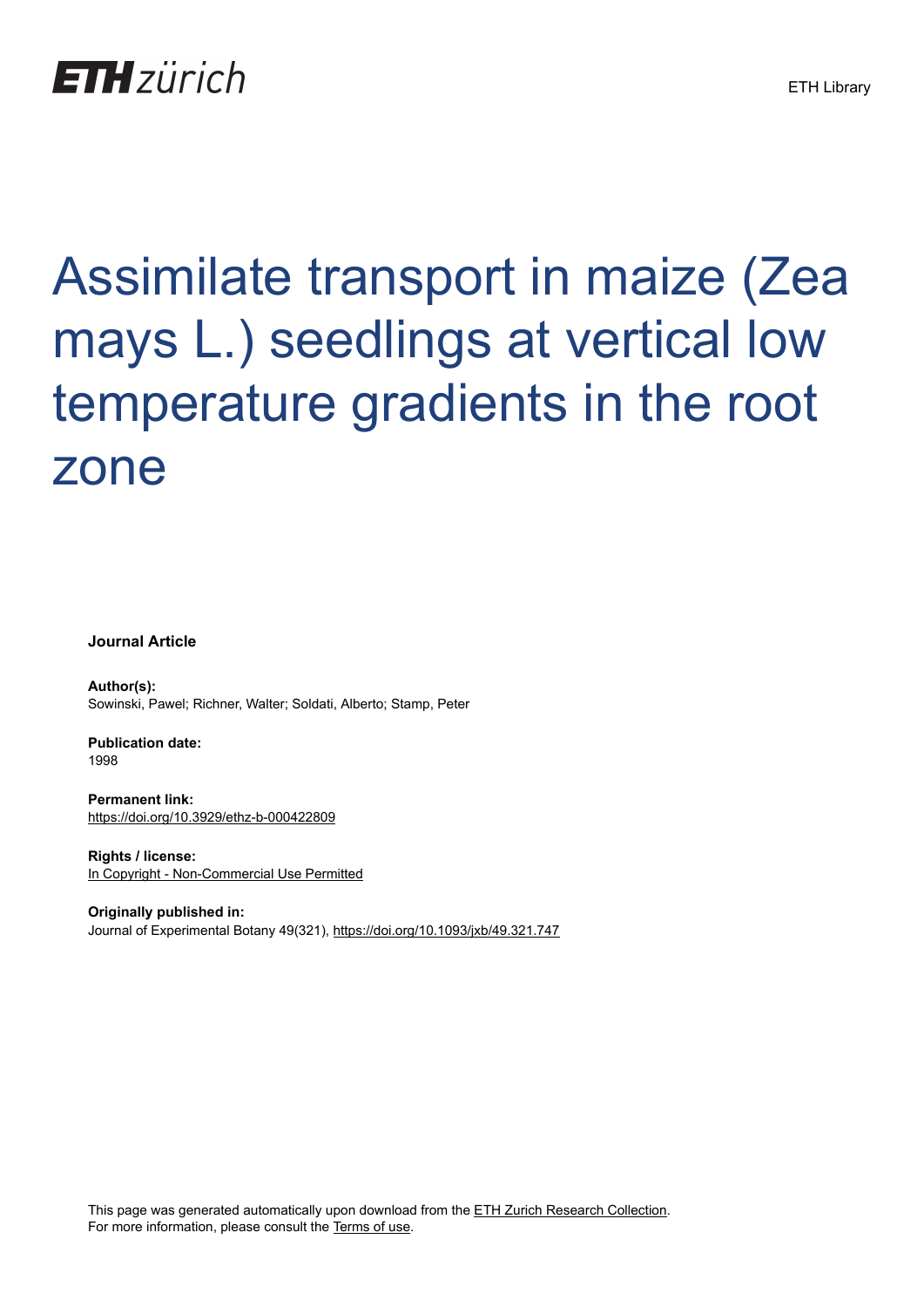

## Assimilate transport in maize (Zea mays L.) seedlings at vertical low temperature gradients in the root zone

Pawel Sowinski<sup>1,3</sup>, Walter Richner<sup>2</sup>, Alberto Soldati<sup>2</sup> and Peter Stamp<sup>2</sup>

1 Plant Breeding and Acclimatization Institute, Plant Biochemistry and Physiology Department, PO Box 1019, 00–950 Warszawa, Poland

 $2$  ETH Zürich, Institute of Plant Sciences, ETH Zentrum, CH-8092 Zürich, Switzerland

Received 2 October 1997; Accepted 5 December 1997

Even moderate chilling temperatures may cause mays L. important modifications in assimilate movement in maize seedlings from the shoot to the roots, but there Introduction is no information on long-distance transport of assimilates in plants subjected to vertical gradients of moder-<br>Cultivation of maize in areas at high latitudes or altitudes or altitudes ately low temperatures in the root zone. Seedlings of is limited mostly by its cold-sensitivity, as manifested by a chilling-tolerant (KW1074) and a chilling-sensitive a strong retardation of growth at temperatures from 10 inbred line (CM109) of maize were grown in a system to  $15^{\circ}$ C (Stamp, 1984; Verheul *et al.*, 1996) as well as by that allowed the maintenance of temperature gradi-<br>leaf necrosis and plant death at temperatures below  $10^{\circ}$ C ents between the topsoil (0-10 cm) and the subsoil (Janowiak and Markowski, 1994). (10–50 cm). After pregrowth at 24 °C until the third- The sensitivity of maize photosynthesis to low temperleaf stage, plants were subjected to chilling-stress atures seems the main cause of low chilling-tolerance regimes for 6 d (17/17/17 °C, 17/17/12 °C, 12/12/12 °C, (Long et al., 1983; Stirling et al., 1993), as indicated by 12/12/17 °C, air/topsoil/subsoil). The time taken for a reduction of the photosynthetic rate, disturbance 12/12/17 °C, air/topsoil/subsoil). The time taken for the assimilates to enter the phloem from the second the photosynthetic electron transport (Dolstra et al., leaf increased at low temperatures for both lines, but 1994), and changes in the composition of photosynthetic to a much greater extent in CM109. Although mainly pigments (Haldimann et al., 1995). However, photosyninfluenced by air and topsoil temperature, low temper-<br>thesis may not be the only limiting factor for maize ature in the subsoil also affected this trait in CM109. growth at moderately low temperatures of  $10-15\degree\text{C}$ **The speed of assimilate transport between the second** (Crèvecoeur and Ledent, 1984), the usual temperature leaf and the mesocotyl in KW1074 was strongly situation at early maize sowing in Central Europe. reduced by cool temperatures in the shoot and topsoil Co-ordinated growth processes at the whole-plant level as well as by 12 °C in the subsoil in CM109, because (Engels and Marschner, 1992; Richner et al., 1996), in the latter line had a larger portion of its root system combination with a functional morphology of both shoot in the subsoil as compared to KW1074. The portion of and root (Stamp, 1984), are regarded as crucial for the assimilates allocated to the root decreased at low tem-<br>adaptation of maize to moderately low temperature. peratures in both lines, but to a greater extent in Therefore, a temperature-stable transport of assimilates CM109, and was controlled mostly by the subsoil tem- from source to sink is essential. perature. After rewarming, values of all measured Earlier studies on assimilate transport from leaves to **parameters of assimilate transport returned to near** roots in chilling-treated maize seedlings show that even

Abstract **root** growth, vertical soil temperature gradients, Zea

**pregrowth levels within a few days.** moderate chilling temperatures cause important modifications in the movement of assimilates to the roots Key words: Assimilate transport, low temperature stress, (Sowinski and Maleszewski, 1990; Sowinski, 1993;

 $3$  To whom correspondence should be addressed. Fax:  $+48$  22 725 47 14.

<sup>©</sup> Oxford University Press 1998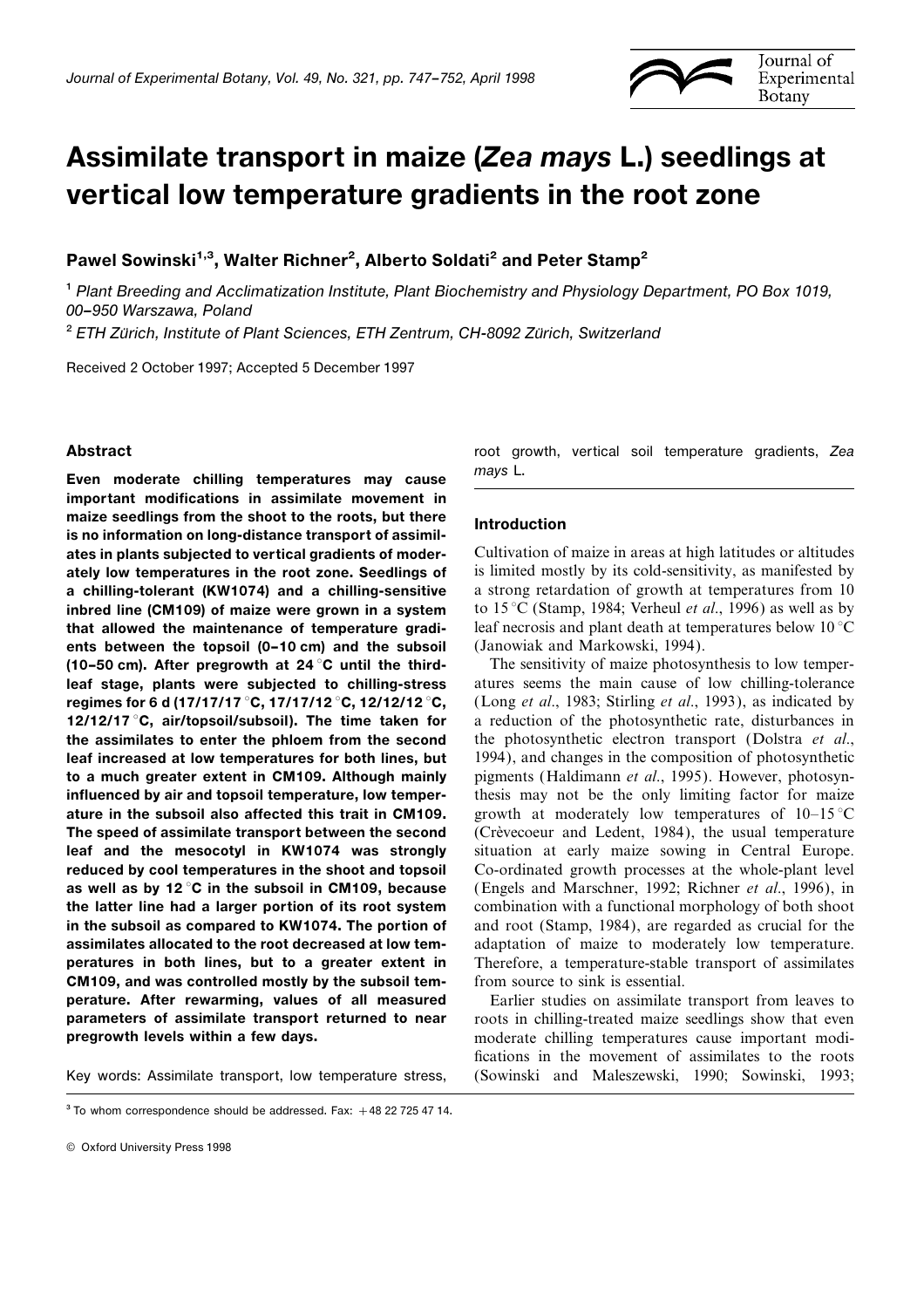### 748 Sowinski et al.

Sowinski and Królikowski, 1995). These studies were controlled-temperature water through two water baths that are<br>done on a wide spectrum of maize inbred lines and horizontally separated at a depth of 10 cm.<br>hybrids used i atures were strongly correlated with the level of chilling-<br>tolerance of the senotynes. Furthermore, it was shown<br> $2-3$  cm long. These elongated mesocotyls were the place of tolerance of the genotypes. Furthermore, it was shown 2–3 cm long. These elongated mesocotyls were the place of<br>that moderately low temperatures at the whole-plant level<br>decreased the amount of assimilates transported to with six inbred lines, including KW1074 and CM109, lamps (Sylvania 'Cool-White' VHO, 235 W). Relative air<br>confirmed these observations and showed further differentially was maintained at 70%. confirmed these observations and showed further differ-<br>At the third-leaf stage, air and root zone temperatures were ences in processes of assimilate transport among geno-<br>types with different chilling-tolerance, indicated by (i) and the following regimes applied for 6 d: 17/17/17 °C;<br>increase in the time at which assimilates appear in phloem, which was much greater in chilling-sensitive atures  $(24/24/24^{\circ}C)$  was investigated. Due to faster growth at inbred lines than in chilling-tolerant ones: (ii) a decrease  $24^{\circ}C$  and limiting tube length, cont in bred lines than in chilling-tolerant ones; (ii) a decrease and limiting tube length, control plants could be<br>in the speed of transport, although there were no distinct<br>differences among genotypes with different chilling ates allocated to roots—increasing slightly in chilling-<br>the third-leaf stage before the beginning of the temperature<br>telepant genotypes and markedly decreasing in chilling-<br>treatments. Shoots and roots from the two separa tolerant genotypes and markedly decreasing in chilling-<br>sensitive ones to were dried at 65 °C for 2 d.

Studies were undertaken to follow the transport of assimilates in seedlings of maize subject to moderately<br>low temperatures at the whole-plant level. Since the<br>changes in assimilate allocation to the roots correspond<br>to reduced growth and activity of roots at moderately<br>th low temperature (Sowinski and Maleszewski, 1989; *in vivo* transport studies (Sowinski *et al.*, 1990; Sowinski, 1995).<br>Sowinski and Królikowski 1995), the question arises as  $^{14}CO_2$  was obtained by injecting NaH<sup>14</sup>CO<sub></sub> Sowinski and Królikowski, 1995), the question arises as  $\frac{14 \text{CO}_2}{\text{activity of 5 MBq}}$  was obtained by injecting NaH<sup>14</sup>CO<sub>3</sub> with a total activity of 5 MBq (74 MBq ml<sup>−1</sup>) into 10 ml of 2.5 M H<sub>2</sub>SO<sub>4</sub>. To whether a decreased Sowinski and Królikowski, 1995), the question arises as<br>to whether a decreased demand of the roots for assimilates<br>inhibits long-distance transport or whether root func-<br>time-<br>time-<br>time-<br>time-<br>time-<br>time-<br>time-<br>time-<br>tim tioning is limited by a reduced supply of assimilates. In  $5-10$  min for control plants, using a feeding chamber order to study the mechanisms involved in the reduction  $(30 \times 30 \times 10$  mm). The movement of <sup>14</sup>C-labelled of assimilate transport to the roots by suboptimal temper-<br>at monitored by two counters (Sowinski *et al.*, 1990) fitted<br>at tightly to the leaf below the feeding area and to the mesocotyl. atures, maize seedlings were subjected to moderately low<br>temperatures, which are within the normal range of<br>chilling events in spring.<br>Transport kinetics were described by means of radioactivity

experiments: chilling-tolerant KW1074 and chilling-sensitive the second radioactivity detector, by defining the movement CM109 (Verheul *et al.*, 1996). The inbreds were chosen from time as the period between the times at  $\overline{CM}$ 109 (Verheul *et al.*, 1996). The inbreds were chosen from time as the period between the times at which the radioactivity six genotypes studied earlier (Sowinski 1995) on the basis of values registered by the rad six genotypes studied earlier (Sowinski, 1995) on the basis of

Plants were grown in a solid substrate, a mixture of  $95\%$  values, and the movem  $v/w$ ) fine sand (0.08–0.12 mm) and  $5\%$  vermiculite powder. between the detectors. (w/w) fine sand  $(0.08-0.12 \text{ mm})$  and 5% vermiculite powder. between the detectors.<br>A modified Hoagland solution containing 4.5 mM For measuring the proportion of <sup>14</sup>C-labelled assimilates A modified Hoagland solution containing 4.5 mM For measuring the proportion of <sup>14</sup>C-labelled assimilates  $Ca(NO<sub>3</sub>)<sub>2</sub>·4H<sub>2</sub>O$ , 2.5 mM NH<sub>4</sub>NO<sub>3</sub>, 2 mM MgSO<sub>4</sub>.7H<sub>2</sub>O, distributed to the roots, plants were harvested when the 3.3 mM VH<sub>4</sub>NO<sub>3</sub>, 2 mM MgSO<sub>4</sub>.7H<sub>2</sub>O, distributed to the roots, plants were harvested when  $PQ_4$ , and 1 mM  $K_2SO_4$  was added to the substrate<br>Moist substrate (1.8 kg) was filled into aluminium (15%, w/w). Moist substrate (1.8 kg) was filled into aluminium tubes, 6 cm in diameter and 50 cm in length. The tubes were installed in a water bath system (Richner *et al.*, 1992) that allows the maintenance of different temperatures in the upper  $(0-10 \text{ cm})$  and lower part  $(10-50 \text{ cm})$  of the tubes by circulating tion cocktail.

from a mixture of incandescent and cool-white fluorescent

Simultaneously, a control regime with uniform warm temperatures  $(24/24/24^{\circ}C)$  was investigated. Due to faster growth at

the roots were studied using the <sup>14</sup>C technique, developed for

curves. The time at which radioactivity appeared in the transport path was calculated as the time difference between **Materials and methods** the time after half of the feeding period and the time when the time when the time when the time when the time when the time when the time when the time when the time when the time when the time aft radioactivity registered by the first detector had reached half of Plant growth **its maximum value.** Speed of transport was determined as the Two inbred lines of maize (Zea mays L.) were used in the speed of the movement of radioactivity between the first and experiments: chilling-tolerant KW1074 and chilling-sensitive the second radioactivity detector, by defin their similar growth patterns.<br>
Plants were grown in a solid substrate, a mixture of 95% values, and the movement distance being defined as the distance

> radioactivity measured by the detector at the mesocotyl had decreased to a minimum, which indicated that the transport of <sup>14</sup>C assimilates to the roots was completed. Plants were dried at 65 °C for 48 h. The dried shoots and roots were ground separately, and their radioactivity was measured in a scintilla-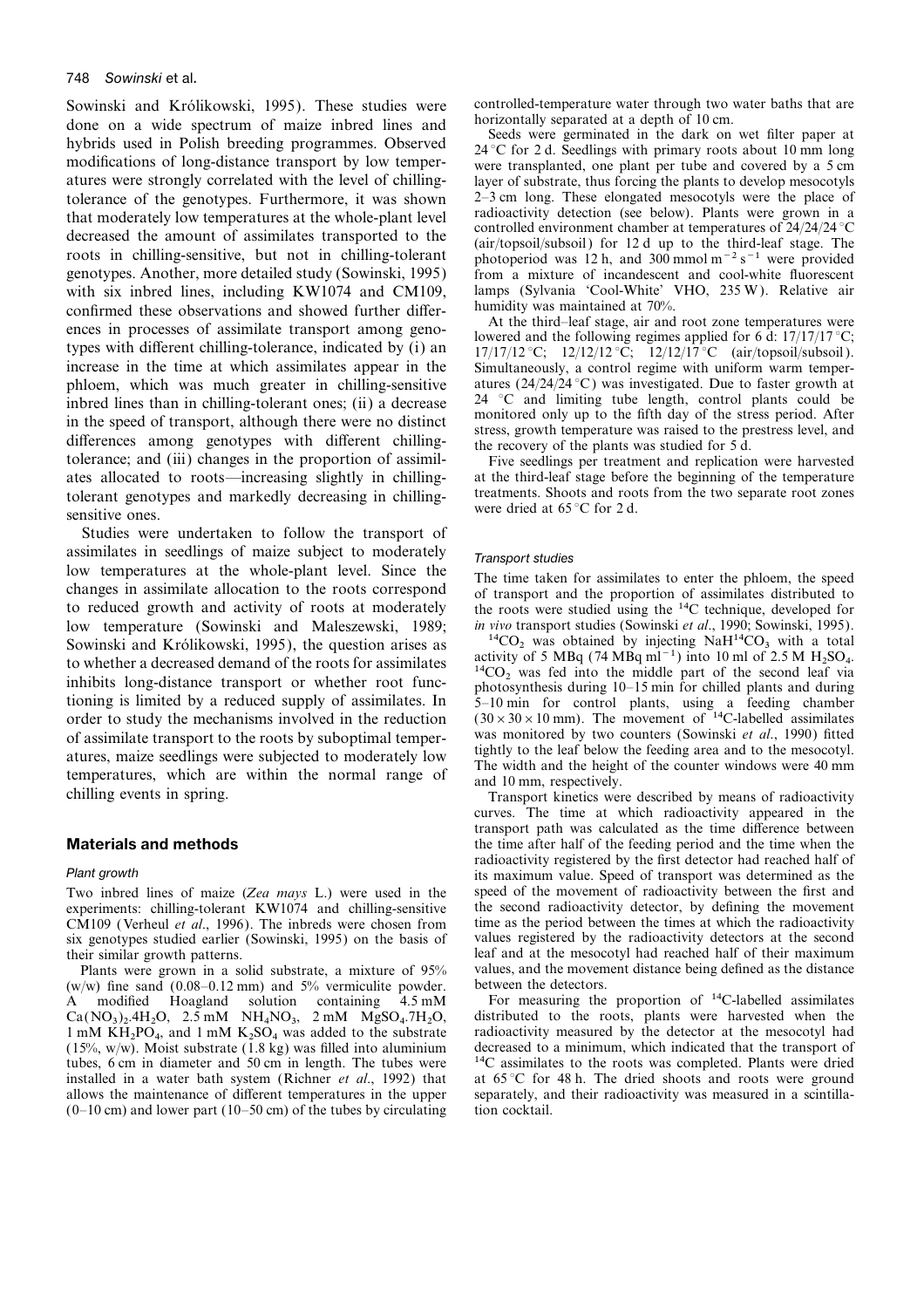### **Statistics**

The experiment was conducted with four replications. Data shown represent means  $\pm$  SE.

### Results

### **Growth**

Shoot and root growth were measured before the onset of chilling at the third–leaf stage (Table 1). The shoot and root biomass did not differ significantly between the two lines, but great differences existed in the distribution of root biomass between topsoil and subsoil. Contrary to KW1074, a significantly larger part of the root system of CM109 was located in the subsoil.

### Entrance time

KW1074 needed  $3.5 \pm 0.5$  min (Fig. 1A) and CM109  $4.4 \pm 1.1$  min (Fig. 1B) for the assimilates to enter the phloem at 24 °C. The time needed increased in response to chilling in both lines, but the increase in time was usually much greater for the chilling–sensitive CM109 than for KW1074. The time taken was longer at a shoot and topsoil temperature of 12 °C than at 17 °C. At a moderately cool temperature of 17 °C in the air and topsoil, varying the temperature in the subsoil had no impact on entrance time, whereas at 12 °C air and topsoil temperatures, entrance time was almost comparable to the less rigid temperature regimes at least for KW1074<br>when the subsoil was kept at the warmer 17 °C. Under<br>the most severe chilling treatment, entrance time remark-<br>temperatures of  $24/24/24$  °C (air/topsoil/subsoil) dur ably increased towards the end of the chilling period for<br>the periods, and  $24/24/24$ °C,  $17/17/17$ °C,  $17/17/12$ °C,<br>the chilling-sensitive CM109. After rewarming, entrance<br>of a minimum of three replications  $\pm$ SE (indic time decreased to the pregrowth levels in both lines under larger than symbols). all temperature regimes.

leaf and the mesocotyl continued to increase until the and most at  $12/12/12$  °C; plants grown at  $17/17/12$  °C and third–leaf stage. It was  $86.5 \pm 6.0$  cm h<sup>-1</sup> in KW1074 12/12/17 °C maintained intermediate values. An alteration (Fig. 2A) and  $105.1 \pm 10.4$  cm h<sup>-1</sup> in CM109 (Fig. 2B) of the temperature of the subsoil had no clear effect on before chilling. The speed of transport was strongly transport speed in KW1074 during chilling, whereas in reduced at low temperatures, and in KW1074, little CM109 transport speed was much lower at a subsoil influenced by the temperature of the subsoil. The speed temperature of 12 °C compared with 17 °C at both 17 °C

Means followed by different letters are significantly different among genotypes at the 0.05 probability level according to LSD. Proportion of assimilates allocated to the roots

|                  | KW1074  | CM109             |
|------------------|---------|-------------------|
| Shoot            | 167.2 a | 177.9 a           |
| Root             |         |                   |
| $0-10$ cm depth  | 74.6 a  | 48.6 <sub>b</sub> |
| $10-50$ cm depth | 51.1 a  | 63.7 <sub>b</sub> |
| Total            | 125.7a  | 112.3a            |



temperatures of 24/24/24 °C (air/topsoil/subsoil) during pregrowth and regrowth periods, and 24/24/24 °C,  $17/17/17$  °C,  $17/17/12$  °C,

Transport speed<br>topsoil temperature of 17 °C than at 12 °C. In CM109,<br>The speed of movement of <sup>14</sup>C assimilates between the speed of transport was least decreased at 17/17/17 °C the speed of transport was least decreased at  $17/17/17$  °C and  $12^{\circ}$ C in the air and the topsoil. After rewarming, the **Table 1.** Shoot and root dry weight per plant (mg) of two maize speed of transport recovered within 2 d to the level inbred lines at the third-leaf stage after growth at  $24^{\circ}$ C observed in control plants of the same p

By the end of the pregrowth period at  $24 \degree C$ , both inbred lines had allocated a similar percentage of total applied <sup>14</sup>C assimilates to the roots. Root radioactivity in KW1074 (Fig. 3A) was  $26.1 \pm 2.6$ % of the total plant radioactivity, and in CM109 (Fig. 3B) it was  $28.6 \pm 3.5$ %. At low temperature, the proportion of assimilates alloc-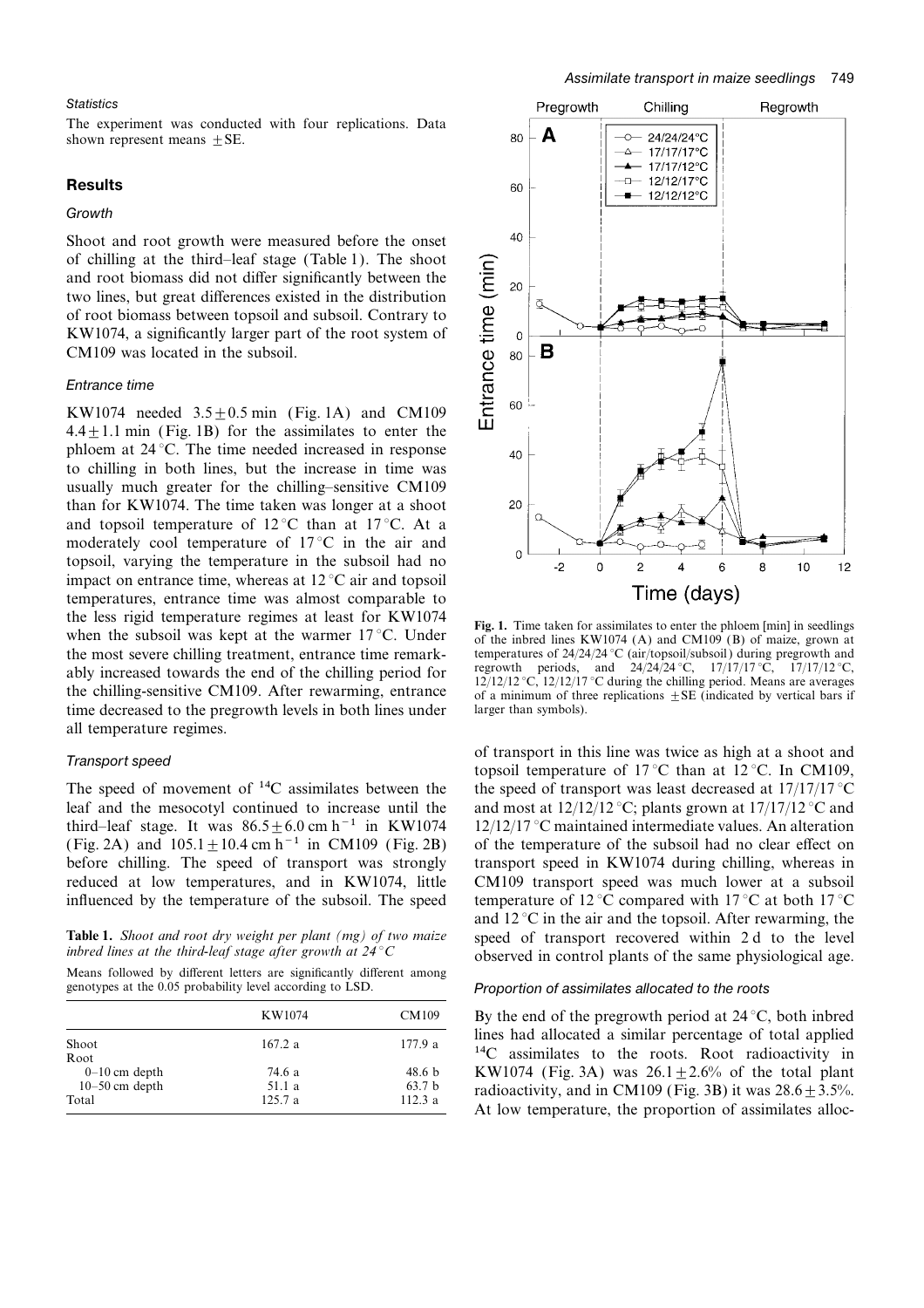

Fig. 2. Speed of transport of assimilates between the second leaf and<br>the mesocotyl (cm h<sup>-1</sup>) in seedlings of inbred lines KW1074 (A) and<br>CM109 (B) of maize. Otherwise as for Fig. 1.<br>Otherwise as for Fig. 1.<br>Otherwise as

ated to the roots decreased much stronger in the chilling- like CM109, which have a larger portion of root biomass sensitive CM109 as compared to KW1074. In both lines, in the subsoil. a smaller proportion of 14C-labelled assimilates was found The time at which radioactivity first appeared in the at the cooler subsoil temperature (12 °C), but differences transport path was strongly related to the ambient temperbetween the subsoil temperatures of  $12^{\circ}$ C and  $17^{\circ}$ C ature of the upper plant part. This is not surprising, continued to increase in the chilling-sensitive CM109, and because the appearance of radioactivity is related to were generally greater for both lines at  $12^{\circ}$ C compared carbon assimilation and metabolism and to short distance with  $17^{\circ}$ C in the air and the topsoil. After rewarming, transport and loading of the phloem with sucrose; prothe percentage of assimilates allocated to the roots cesses that all take place in the leaf. On the other hand, increased again to about 35% of the total plant radioactiv- the increase in the time taken for the assimilates to appear ity in both lines, which is equal or larger than the values in the phloem, observed in chilling-sensitive CM109

year, subsoil temperatures are usually still lower than air  $12 \degree C$  in all three compartments. and topsoil temperatures. After exceptionally long warm Underlying processes preceding the entrance of assimil-



at the beginning of the stress period. towards the end of chilling regimes with subsoil temperatures of  $12^{\circ}$ C as compared to  $17^{\circ}$ C, shows that the **Discussion**<br> **Discussion**<br> **Discussion**<br> **Discussion**<br> **Discussion**<br> **Discussion**<br> **Discussion**<br> **Discussion**<br> **Discussion**<br> **Discussion**<br> **Discussion**<br> **Discussion**<br> **Discussion**<br> **Discussion**<br> **Discussion**<br> **Discussion** Spatial temperature regimes were chosen that are repres- ature later on. The results demonstrate that, at  $17^{\circ}\text{C}$  in entative of chilling events in a Central European spring, the subsoil and  $12^{\circ}$ C in the air and topsoil, the sensitive characterized by simultaneous changes in air and topsoil line suffered a stronger retardation in time of assimilate temperatures (Richner et al., 1996). At this time of the entrance during the stress period as the tolerant line at

periods, somewhat higher subsoil temperatures may have ates into the transport path do not seem to be strongly a greater positive impact on chilling-sensitive genotypes related to reduced photosynthesis (Sowinski, 1995) or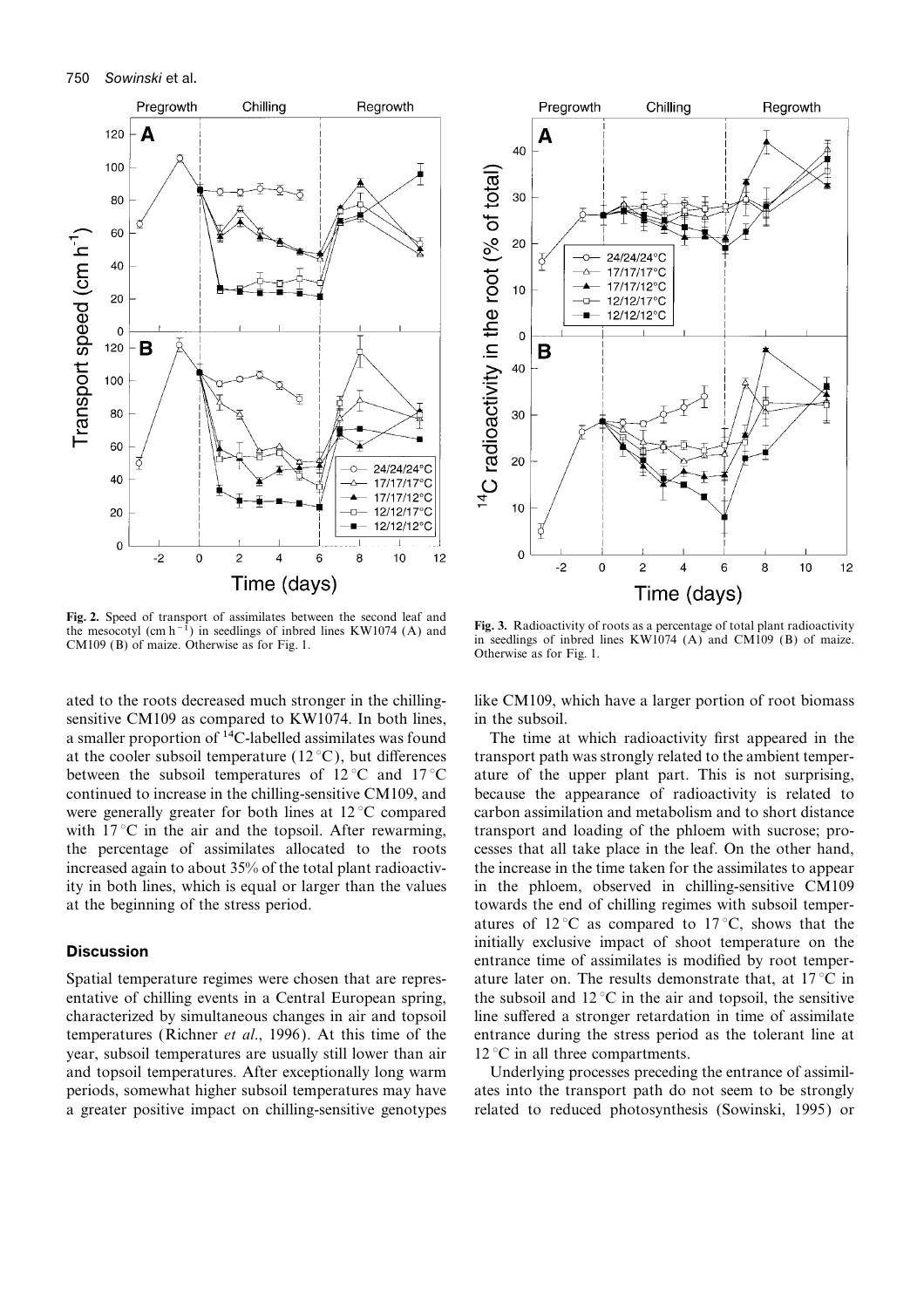sucrose phosphate synthase activity at low temperature a reduced sink activity, i.e. root activity, rather than an (unpublished data) because the differences among the impeded assimilate transport within the shoot reduced inbreds of different chilling-tolerance level were rather the proportion of assimilates transported to the roots. small. For this reason, phloem loading initially seems to This is supported by Giaquinta and Geiger (1973) who be the major sensitive process in chilling-treated maize found that, after an initial inhibition, assimilate transport seedlings. through petioles or stems of a large number of species

perature of the shoots and the topsoil in KW1074.  $0^{\circ}$ C. However, in CM109 the speed of transport clearly However, the observed changes in the proportion of depended also on the temperature of the lower root zone. assimilates transported to the roots do not yet allow This may have been due to its large portion of roots in causal conclusions. The possibility of changes in the the subsoil. Chilling-tolerant lines such as KW1074, on synthesis of root-borne plant growth regulators due to the other hand, may profit from moderately low topsoil low root zone temperatures in the subsoil should be and continuing lower subsoil temperatures by a delayed looked at in more detail because of the strong effects of exploration of the subsoil. the subsoil temperature on long-term patterns of assimil-

mechanisms of long-distance transport of assimilates, the assimilate distribution (Aloni et al., 1986; Jones et al., osmotic pressure gradient generated by loading of osmot- 1986) and even phloem loading (Lenton, 1984; ically active assimilates in the source and unloading in Vreugdenhil and Kerckhoffs, 1992; Martinez-Cortina and the sink is driving the flow of assimilates through the Sanz, 1994) has been postulated. Nevertheless, the ecolophloem. Thus, a high sink activity results in a high speed gical significance of the influence of soil, especially subsoil of translocation. This relates to the present situation in temperature, on long-distance transport of assimilates which the speed of transport generally decreased to a should be considered. Intensive root growth of maize lesser extent at warmer subsoil temperatures. In KW1074, seedlings mostly in the upper soil layers may be advantawhose roots developed mostly in the topsoil, it was geous during early growth in spring, when the air and observed that the speed of transport did not decrease to topsoil are getting warmer, while the subsoil is still cold. the same extent, even if the subsoil was cold. However, in CM109 seedlings, a larger portion of roots grew into the subsoil as compared with KW1074, and the initial Acknowledgement

increasingly depended on the temperature of the lower CIPE 3510 PL 920145). root zone after the onset of chilling, especially in the chilling–sensitive CM109. The higher chilling-tolerance of KW1074 was clearly proven again by the fast recovery **References** of the relative allocation of assimilates to the roots even<br>before the end of the stress period when only the subsoil<br>temperature was maintained at moderately cool 17 °C.<br>*Physiology* 82, 962–6. temperature was maintained at moderately cool  $17^{\circ}$ C.

Generally, the observed changes in entrance time, Crèvecoeur M, Ledent JF. 1984. Effets de basses températures together with earlier results of Sowinski (1995), indicate  $(0-10^{\circ}C)$  sur la croissance juvénile du mais: quelques aspects<br>that moderately low temperatures cause a relatively de recherche fondamentale. *Bulletin van de* tolerant genotypes. This process should be further examined.<br> **EURENAL EXAMPLE 2008** Examples 2008 English C. Marschner H. 1992. Root-to-shoot translocation of

It seems that the temperature of the roots has an<br>immediate influence (within 1 d in CM109) on the long-<br>distance transport of assimilates. Changes in the speed of<br>assimilate transport as a consequence of modifications of<br> assimilate transport as a consequence of modifications of Giaquinta RT, Geiger DR. 1973. Mechanism of inhibition of root activity by vertical gradients in soil temperature may translocation by localized chilling. Plant Phy root activity by vertical gradients in soil temperature may<br>be interpreted using Münch's hypothesis (Münch, 1930).<br>The marked effect of 12 °C in the subsoil on assimilate<br>allocation to the roots of the chilling-sensitive moderately cool  $17^{\circ}$ C in the air and topsoil suggests that **Janowiak F, Markowski A.** 1994. Changes in leaf water relations

The speed of transport strongly depended on the tem- recovered almost completely even at temperatures near

In terms of Münch's hypothesis (Münch, 1930) on the ate allocation to roots. The influence of hormones on

decrease in transport speed was influenced by the temper-<br>ature of the lower soil layer as well.<br>This work was partially financed by the Commission of the<br>European Communities 'European Cooperation in the Field of<br>European

- 
- 
- 
- 
- 
- 
-